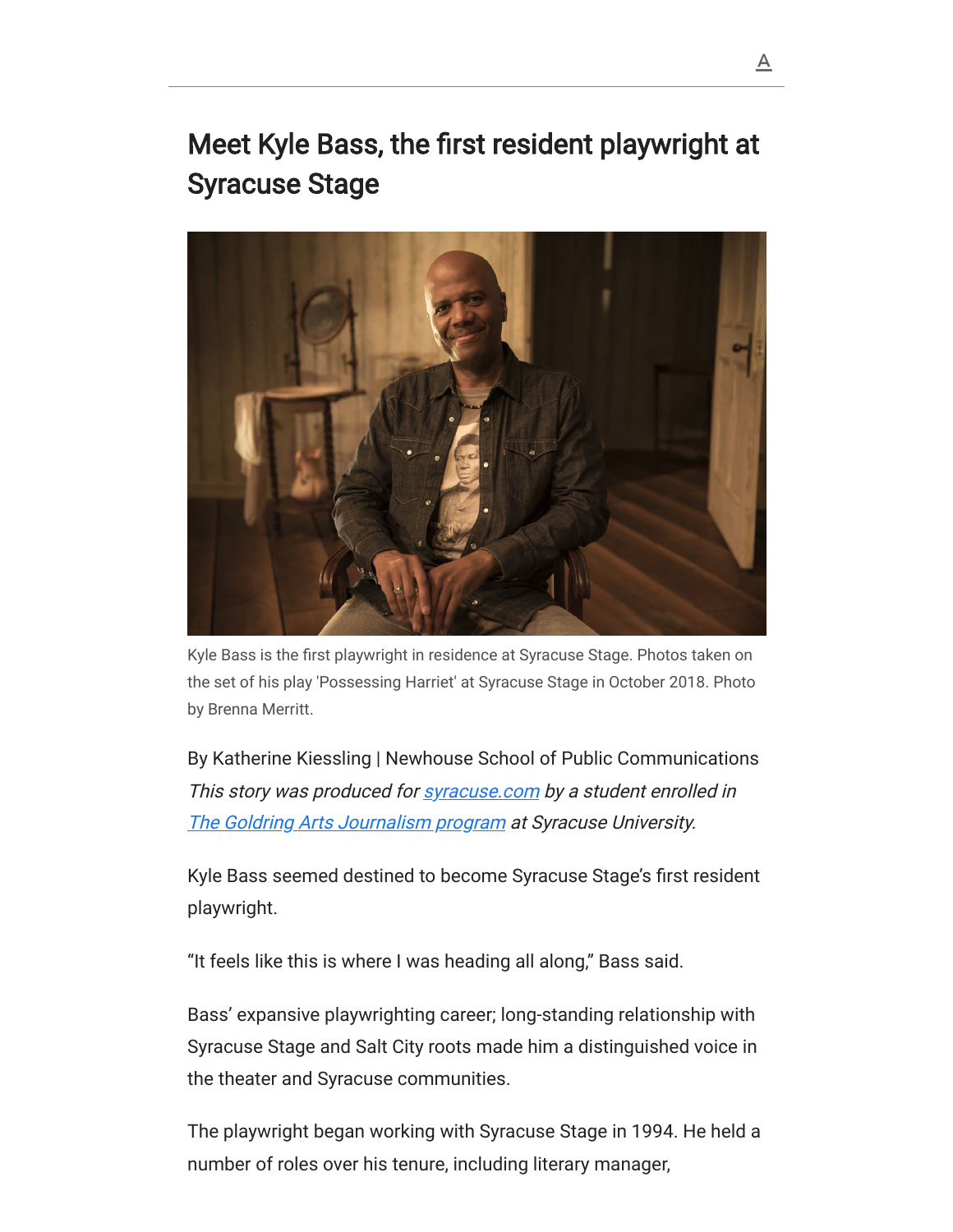dramaturge, and, most recently, associate artistic director.

Bass approached Robert Hupp, artistic director of the theater, with a request to step back from the day-to-day duties as the associate artistic director so he could focus more on teaching and writing. In addition to writing plays, Bass teaches playwriting full-time at Colgate University. However, Bass still wanted to contribute to the mission and community of Syracuse Stage.

Hupp said the solution was obvious: resident playwright.

"That position has existed historically in some of the world's great theaters," Hupp said. "It's just nothing that we've had at Stage."

To Hupp, the role allows Syracuse Stage to continue its mission to support new work. It also allows Syracuse Stage to support Bass who has contributed greatly to the successes of the organization over the past several years. Syracuse Stage produced Bass' work in previous seasons. Additionally, Bass started the "Cold Read Festival" to champion emerging playwrights, and he has contributed his artistic knowledge to play selection.

To Bass, it demonstrates Hupp and Syracuse Stage value playwriting.

"It's like the family has built me a special wing on the house," Bass said.

## "I write the play I want to see"

Bass' latest work "salt/city/blues" will be his first work produced by the theater under his new title. The production was originally scheduled for Syracuse Stage's 2020-21 season, but the pandemic forced the theater to reschedule. Hupp, though, sees the new June 2022 show dates for "salt/city/blues" as serendipity.

That's because I-81 serves as an important background to Bass' play- [and groundbreaking on phase one of the highway's construction](https://www.syracuse.com/news/2021/07/i-81-construction-begins-next-year-but-the-hulking-highway-wont-come-down-for-years.html)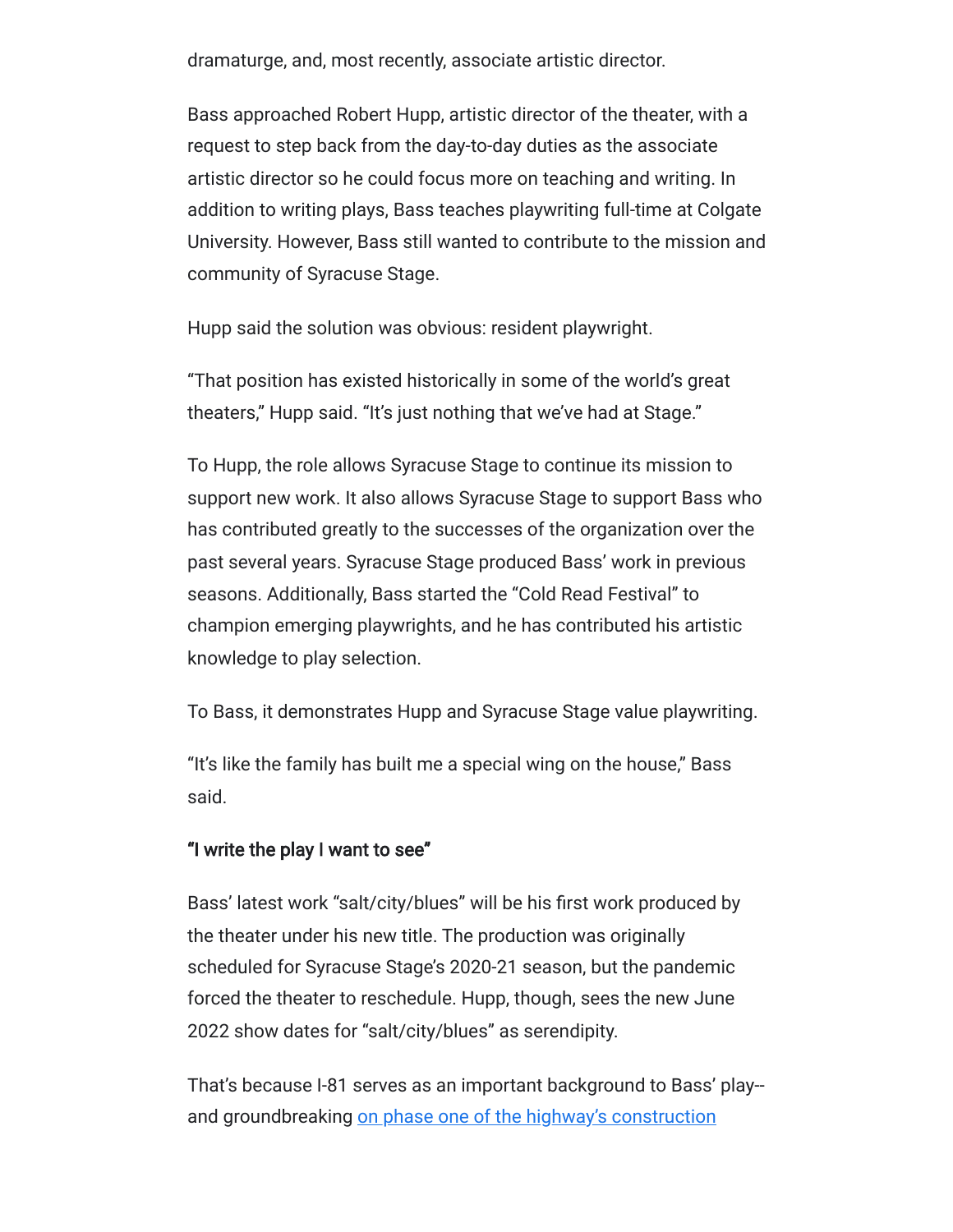[project is set to begin next year. Both Bass and Hupp expect the](https://www.syracuse.com/news/2021/07/i-81-construction-begins-next-year-but-the-hulking-highway-wont-come-down-for-years.html) play to spark conversations.

"We will be really centering what's happening in our community on our stage," Hupp said.

"salt/city/blues" isn't explicitly about the highway. Rather, the play focuses on race, classism and their intersections. Bass also challenges tropes surrounding race in class in the play. I-81 provides a setting to what Bass describes as the story of a private life thrust into the public.

"I think that's a metaphor for what happened with I-81 when it came through 60 years ago," Bass said. "Black people in Syracuse, their private lives were made public as they were impacted by this public works project. Private lives were turned upside down, and racist ideas were imbued into policy and the promise of progress."



Bass oversees a workshop for "Possessing Harriet. From left, actor Daniel<br>Morgan Shelley, director Tazewell Thompson, playwright Kyle Bass, actor N<br>King.<br>Bass doesn't see himself as a political playwright. "I write the pl<br> Morgan Shelley, director Tazewell Thompson, playwright Kyle Bass, actor Nicole King.

Bass doesn't see himself as a political playwright. "I write the play I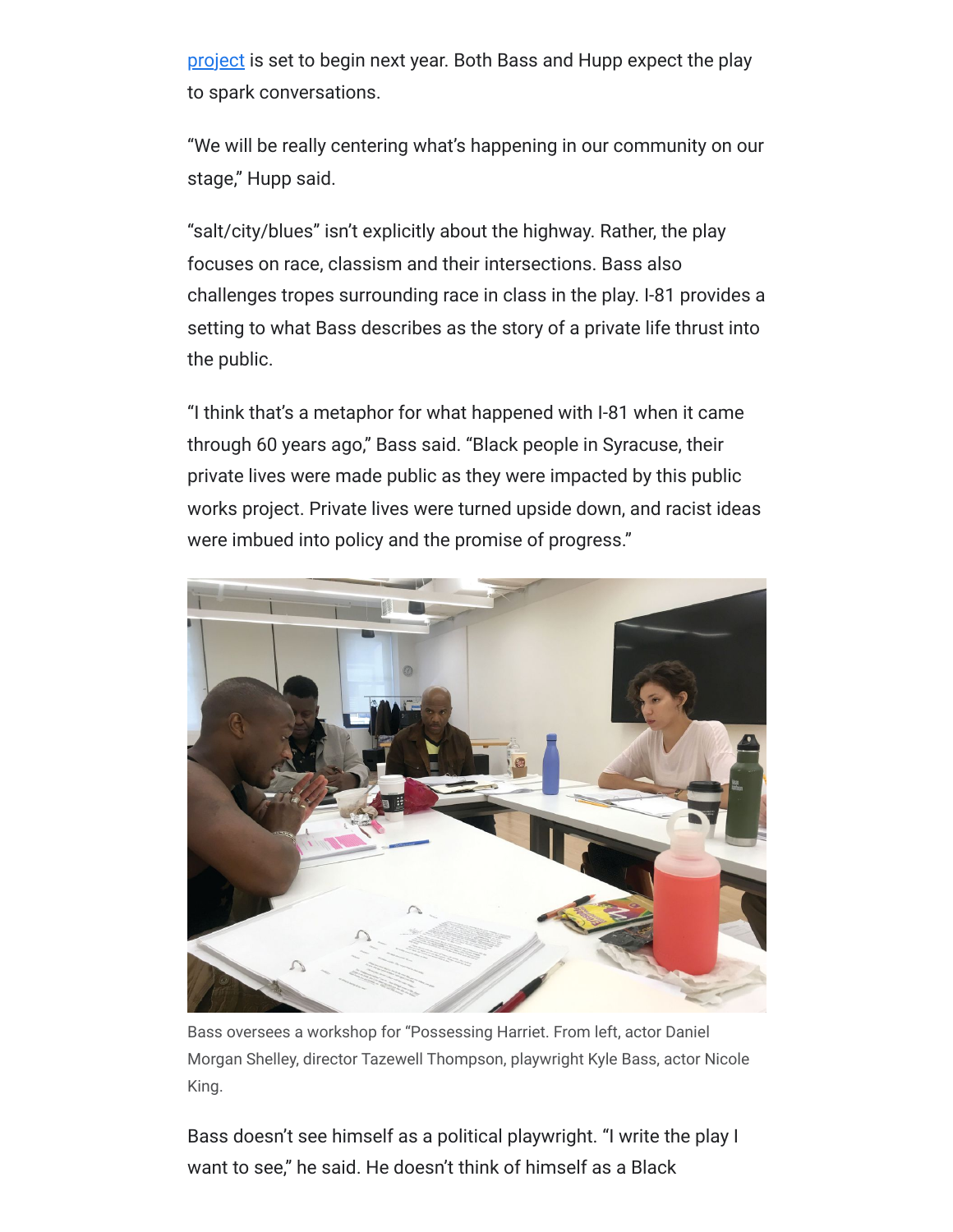playwright; rather, he thinks of what he's observed and experienced then translates that to the stage.

"Invariably, I'm a Black man living in America, and that does exert a kind of pressure that obviously I respond to as a person," Bass said. "And it comes through in my work, and it's in the orchestration of characters in my plays."

His full-length works all include Black and white characters, including "Possessing Harriet," based on the historical figure Harriet Powell, a mixed-race enslaved woman who escaped her Southerner oppressors during a visit to Syracuse in 1839.

"Possessing Harriet" debuted at Syracuse Stage in 2018. In 2019, Leslie Noble, co-artistic director of Franklin Stage Company in Franklin, New York, directed a production. Noble said the audience response was overwhelming, especially during their post-show talkbacks.

"He takes the political or the historical and so beautifully connects that to an intimate personal story," Noble said.

Noble taught as an adjunct for the SU Drama Department in the early 2000s alongside Bass. She attributes Bass' ability to reach audiences to his graceful command of language and his connection to the community.

Bass' knowledge of the history, people and culture of Syracuse invites audiences to see themselves in his work. When he centers the Salt City in his plays, Bass allows the community to connect with what's onstage. He understands the power that local connection has on audiences.

"It's like if you're seeing a movie and the pan down the street on the camera goes by your house," Bass said. "Suddenly, this movie means something different when you see your mailbox in it."